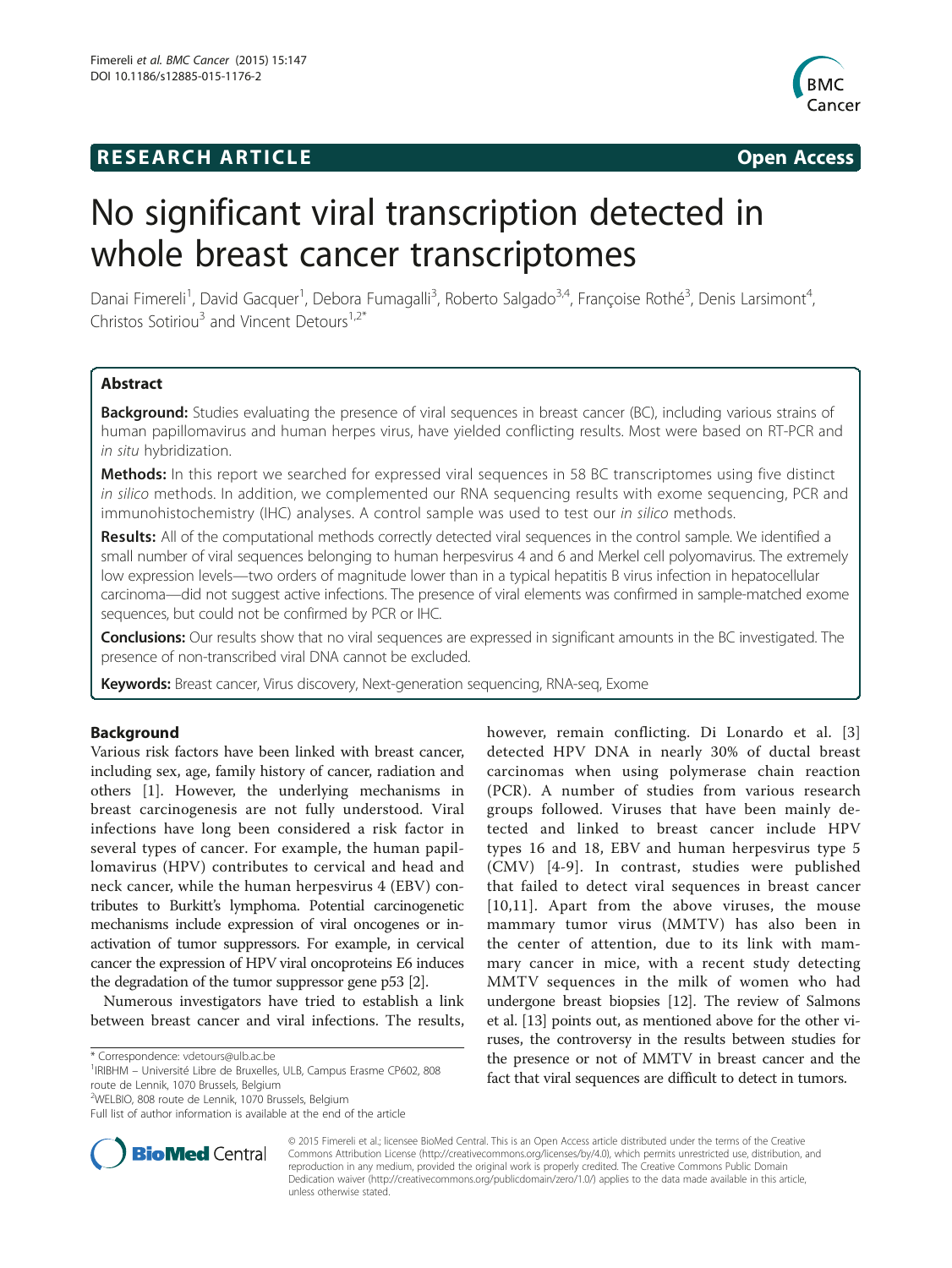The majority of the above studies relied on PCR or in situ hybridization (ISH). These technologies require prior assumptions about which viruses might be associated with breast cancer. In contrast, next generation sequencing (NGS) technologies make it feasible to directly detect viral sequences without any a priori assumption regarding the virus involved. A small number of studies have exploited transcriptome NGS in order to detect viral sequences in cutaneous squamous cell carcinoma, non-Hodgkin's Diffuse Large B-Cell Lymphoma and other cancer types [[14](#page-8-0),[15\]](#page-8-0). Recently, two studies have scanned transcriptome sequences from The Cancer Genome Atlas (TCGA), which contains several thousands of human samples from 20 cancer types, for transcribed viral sequences [[16](#page-8-0),[17\]](#page-8-0). No viral sequence could be detected in the pool of TCGA breast cancers examined in the two studies, 750 and 810, respectively.

There are currently a number of computational algorithms available for detecting pathogen sequences using NGS data for example PathSeq [\[18](#page-8-0)] or VirusSeq [\[19](#page-8-0)]. The majority of them involve an initial step of subtraction of human sequences and the subsequent alignment of the remaining non-human sequences to a database of pathogen sequences (which can include viral, bacterial or fungal sequences). The differences between these tools are based mainly on the aligners used at each step of the procedure, which can produce varying results.

The aim of this study was to investigate the presence of viral transcripts in a cohort of breast cancer samples encompassing the known main molecular subtypes (luminal A and B, triple negative and HER2 positive). In order to accomplish our goal, we performed RNA sequencing and implemented five different but complementary in silico methods covering a range of available bioinformatics techniques. In addition, we matched NGS results against PCR and immunohistochemistry (IHC).

# Methods

## Samples selection

A total of 58 breast cancer (BC) patients for whom fresh-frozen tumor and normal, adjacent material as well as formalin-fixed, paraffin embedded (FFPE) tumor material was available at Bordet Tumor Bank (Jules Bordet Institute, Brussels, Belgium) were selected for this project. Patients were recruited between 2007 and 2011 and associated clinico-pathological data are available for all.

The use of the data is consistent with the informed consent signed by the patients or has been granted ethical approval by the local Ethics Committee and is in accordance with the applicable laws and regulations of Belgium. The study was approved by the ethics committee of Institut Jules Bordet (study number: CE1967).

#### Samples histopathology

On the basis of their immunohistochemistry (IHC) profile, patients were classified in one of the four main IHC BC subtypes: triple negative (TN: estrogen receptor (ER), progesterone receptor (PgR), and human epidermal growth factor receptor 2 (HER2) negative), HER2 positive (any ER and PgR, HER2 positive), luminal A (ER positive, HER2 negative, histological grade 1) and luminal B (ER positive, HER2 negative, histological grade 3).

#### RNA extraction

RNA from fresh-frozen material was extracted using TRIzol® (Life Technologies, Carlsbad, California) following the manufacturer's instructions. RNA concentration was defined using the NanoDrop 1000 (Thermo Scientific, Waltham, Massachusetts), and RNA integrity (RIN: RNA Integrity Number) was assessed using an Agilent 2100 Bioanalyzer (Agilent Technologies, Santa Clara, California). All the samples yielded enough material for downstream analyses and had a RIN equal or superior to 6.5.

### DNA extraction

DNA from both tumor and normal fresh-frozen material was extracted using DNeasy Blood and Tissue kit® (Qiagen, Venlo, Netherlands) following the manufacturer's instructions. DNA concentration was measured using the Nano-Drop 1000 instrument (Thermo Scientific). All the samples yielded enough material for downstream analyses.

# RNA sequencing

Transcriptome sequencing was performed at DNAVision (Gosselie, Belgium). Transcriptome libraries were constructed using the Illumina® TruSeq™ RNA Sample Preparation Kit for paired end reads sequencing on the HiSeq 2000 (Illumina, San Diego, California) following the manufacturer's instructions.

Briefly, starting from 1 μg of total RNA, the poly-A containing mRNA molecules was purified using poly-T oligo-attached magnetic beads. Following purification, the mRNA was fragmented into small pieces using divalent cations at elevated temperature. The cleaved RNA fragments were copied into first strand cDNA using reverse transcriptase and random primers. This was followed by second strand cDNA synthesis using DNA Polymerase I and RNase H and purification using the AMPure XP beads (Agencourt BioSciences Corporation, Beverly, Massachusetts). The cDNA fragments went through an end repair process, the addition of a single 'A' base and ligation of the adapters. The products were purified using the AMPure XP beads and enriched with PCR (15 cycles) to create the final cDNA library followed by purification using the AMPure XP beads. Libraries' quality control and quantification were performed using the Agilent Bioanalyser 2100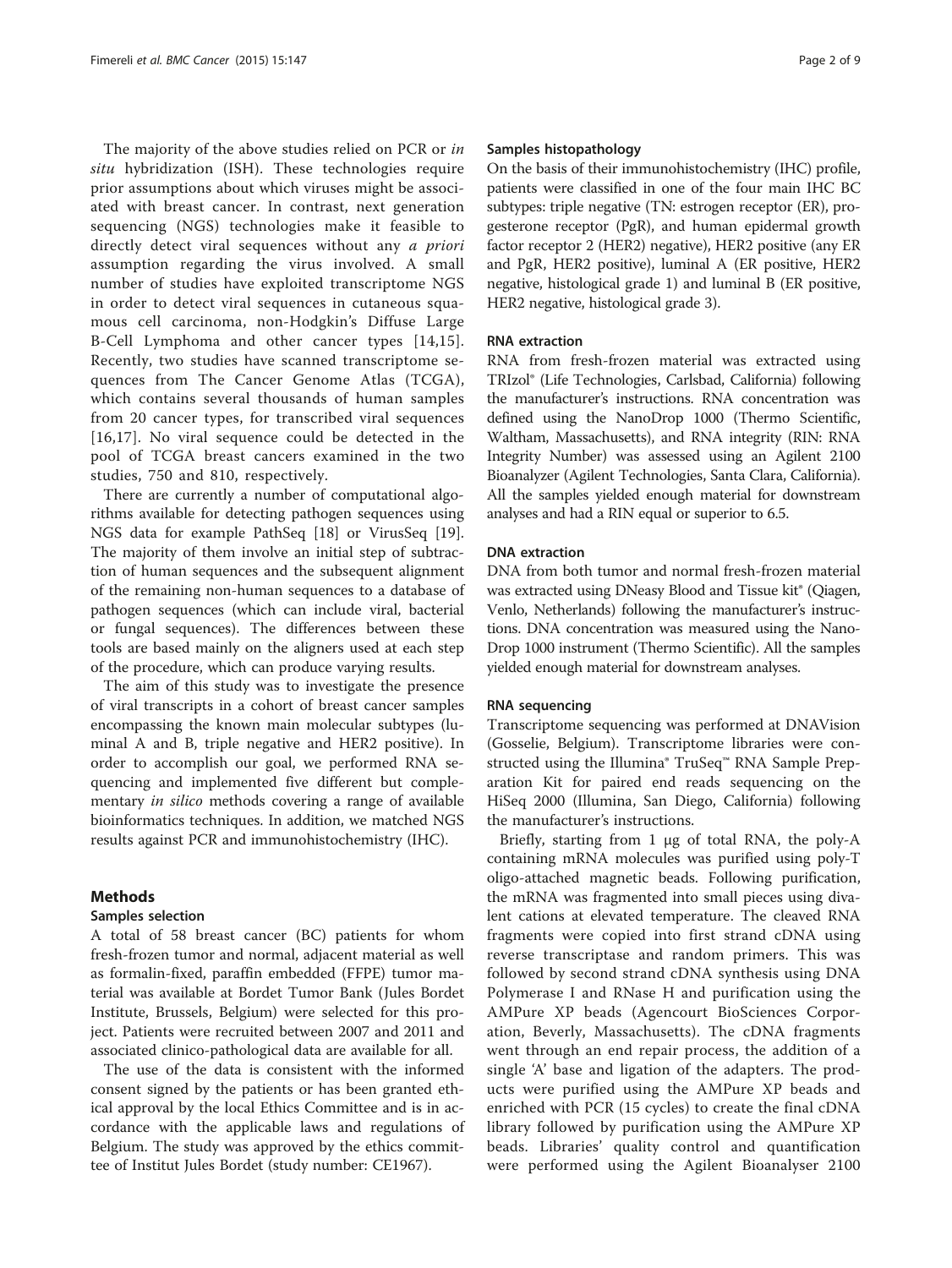and qRT-PCR; libraries were pooled (4 libraries/pool). Clusters were generated in a cBot Cluster Generation System using the Paired-End Cluster Generation Kit v2-HS and sequenced on the Illumina HiSeq 2000 platform (Illumina) with a 2x50 base-pairs (BP) paired-end mode.

#### Exome sequencing

Exome sequencing was performed at GATC (Konstanz, Germany). Genomic libraries from the tumor and matched normal samples were generated using the Illumina Paired End DNA sample preparation kit (Illumina) following the manufacturer's instructions. Enrichment was performed using the Agilent SureSelect Human All Exon V3 kit (Agilent) following the manufacturer's instructions.

Briefly, 2–3 μg of total genomic DNA was randomly fragmented to between 150 and 600 bp by focused acoustic shearing (Covaris Inc, Wouburn, Massachusetts). A cleanup was performed using AMPure beads (Agencourt BioSciences Corporation) following the manufacturer's protocol and the material quality was assessed using the Agilent Bioanalyser 2100 (Agilent).

The size-fractionated DNA was end repaired using T4 DNA polymerase, Klenow polymerase and T4 polynucleotide kinase and purified using AMPure beads. The resulting blunt ended fragments were A-tailed using a 3′-5′ exonuclease-deficient Klenow fragment, purified using AMPure beads and ligated to Illumina paired-end adaptor oligonucleotides in a 'TA' ligation at 20°C for 15 minutes. The product was purified using AMPure `beads. After estimation of the concentration, the adaptorligated library was amplified and then purified using AMPure beads. Quality and quantity were assessed using a 2100 Bioanalyzer (Agilent).

The enriched regions were captured, purified, PCR amplified and purified using AMPure beads. After quantification and quality control of the captured library, samples were pooled (four samples/lane) for loading on an Illumina HiSeq 2000. Samples were sequenced in paired-end mode, with a read length of 2x100 bases.

# Transcriptome and exome read mapping

RNA-seq reads were mapped with the Burrows-Wheeler Aligner [\[20](#page-8-0)] (BWA v0.5.9) simultaneously on the human reference genome (hg19) and a library of splice junctions. Reads were mapped with command 'bwa aln –n 6' to report up to 6 matches per reads with multiple matches so that read pairing could be performed with a custom perl script considering the true distance between mates after removal of intronic regions between them. Further, we removed all non-unique and discordant read pairs. The splice junctions library was constructed by concatenating respectively the last and first 50 nucleotides

for each pair of consecutive exons. We used gene annotations from Refseq, UCSC, Ensembl and Gencode, downloaded from the UCSC Table Browse [\[21\]](#page-8-0). Exome-seq reads were also mapped to the hg19 reference genome using BWA, with default options. For both transcriptome and exome alignments, we further removed duplicates with Picard's MarkDuplicates utility [\(http://broadinstitute.](http://broadinstitute.github.io/picard) [github.io/picard](http://broadinstitute.github.io/picard)) (v1.59) and performed local realignment using the GATK's IndelRealigner program [\[22\]](#page-8-0) (v1.4-15).

### Computational detection of viral sequences using RNA-Seq

In pipeline 1, all reads not mapped to the human genome or human splice junctions were aligned to the RefSeq database of viral genomes ( $n = 4537$ ), with BWA (v0.6.1) with default parameters. All reads that aligned to a viral genome were considered as potential viral reads and were further aligned using blastn [[23\]](#page-8-0) (v2.2.28) (with default parameters) against the NCBI nucleotide (nt) database. Reads with the best blast hit (lowest e-value and highest alignment score) matching the BWA virus hit were considered of true viral origin.

In pipeline 2, unmapped reads were aligned to the RefSeq viral database with the use of blastn instead of BWA (blastn was run with default values and e-value of e-05). All reads that aligned to a viral genome were considered as potential viral reads and were further aligned to the nt database as in the previous pipeline.

In pipeline 3, we performed a de novo assembly on the unmapped reads using Trinity [[24](#page-8-0)] (trinityrnaseq-r2013- 02-25) with default values and kept all contiguous segments (contigs) with length > 100 bp. These contigs were then aligned using blastn (megablast with default values and an e-value of e-05) against the RefSeq viral database. Contigs with a viral hit were further aligned against the nt database and analyzed as in the two previous steps.

In pipeline 4 we used TriageTools [\[25](#page-8-0)] (v0.2.0), a tool that efficiently screens input reads for similarity to a specific target sequence. TriageTools was utilized with default parameters, the raw reads as input and as target the RefSeq sequences of HPV types 16 and 18 and HHV types 4 and 5. At a later stage we added to the pool of viruses, HHV 6B, Merkel cell polyomavirus and highrisk HPV viruses (as explained in the Results section). After obtaining the hit reads from TriageTools (reads that match the target sequence), we aligned them to the corresponding viral genome (target sequence) with BWA. All reads aligned to the viral genome where further aligned against the nt database with blastn and analyzed as in the previous steps.

In the pipeline 5, VirusSeq [\[19](#page-8-0)], a published bioinformatics pipeline for the detection of viruses was used. VirusSeq accepts the raw reads as input. Although it uses an empirical cut-off of 1000 reads for virus detection, the user can manually examine the number of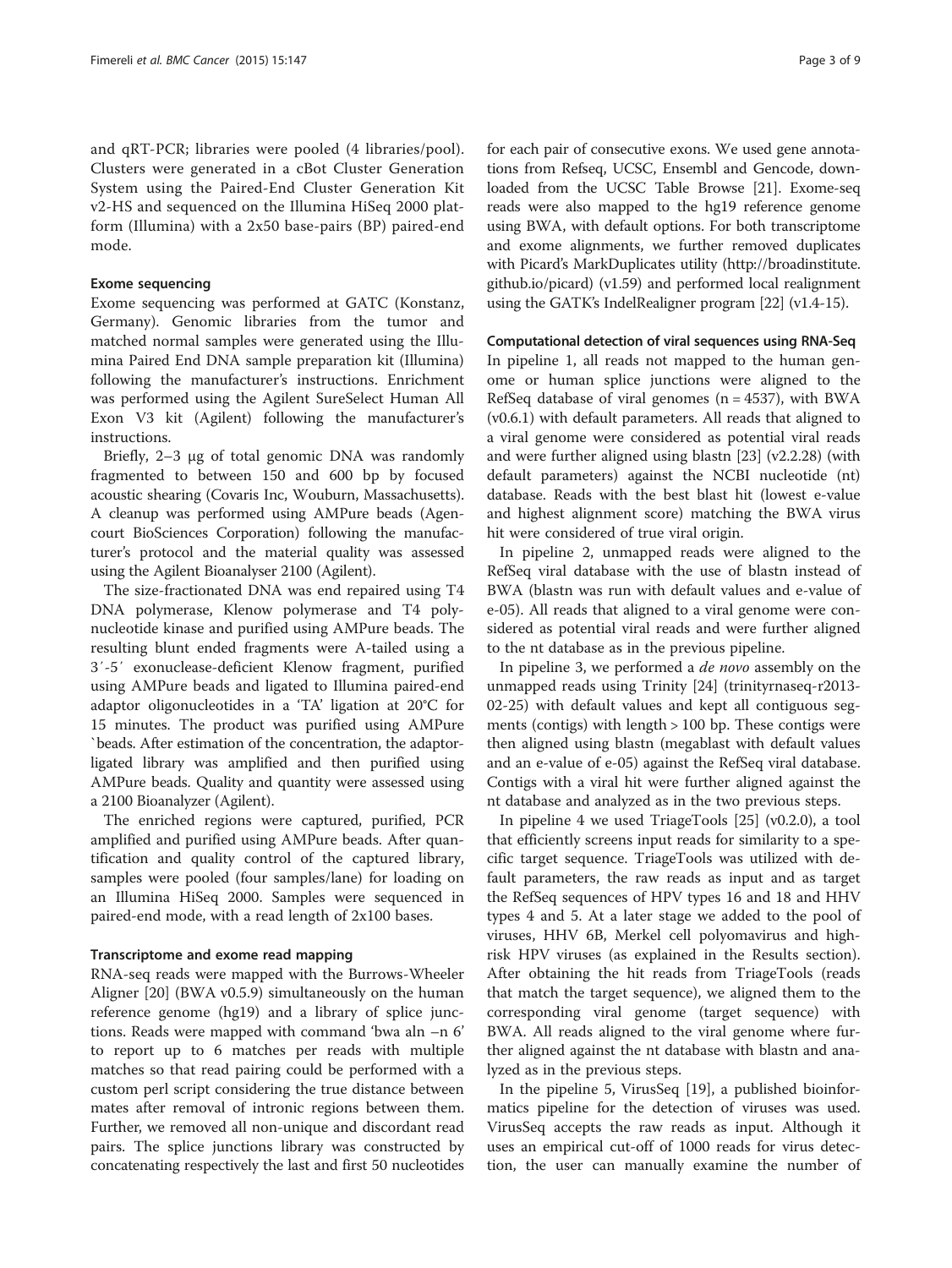reads mapped to each viral genome included in the database and identify the viral reads of his/her interest (even with a number of reads below this cutoff).

#### Computational detection of viral sequences using Exome-Seq

We applied pipelines 1–4 to those samples where true viral sequences were detected in the RNA-seq reads. All pipelines (with the exception of pipeline 1) were adjusted to better fit the larger read size of the exome sequences. In the second pipeline we used megablast instead of blastn. In the third pipeline we performed a de novo assembly with Trinity on the unmapped reads as previously described, however we increased the length of the contigs to >200 bp. In the fourth pipeline we increased the hits parameter to 72 instead of the default 36.

# Positive control sequences

As it is essential to test the efficiency of the different pipelines, we decided to use a control dataset of RNA sequences as a positive control. We obtained the hepatocellular carcinoma RNA-Seq test set accompanying the VirusSeq algorithm. In the VirusSeq publication the same set was used for testing purposes and hepatitis B virus transcripts and viral integration loci were detected. The different pipelines were tested with this test set in order to identify the most abundant virus present.

#### EBV IHC

For each sample, a representative FFPE block containing invasive adenocarcinoma was selected and a 4 μm-thick slice was cut.

EBV IHC was performed as follows: briefly, sections were de-paraffinized and processed using the Ventana detection system with the iViewTM DAB detection kit (Ventana, Tucson, Arizona). Antigen retrieval was performed with EDTA (Tris/borate/EDTA; pH 8.4). The slides were then incubated in a prediluted solution of Monoclonal Mouse Anti-EBV, LMP Clone CS.1-4 (DAKO, code IS753) at room temperature for 32 minutes. After staining, slides were processed in accordance with routine protocols.

# DNA extraction

DNA from FFPE material was extracted using QIAamp DNA FFPE Tissue kit<sup>®</sup> (Qiagen,) following the manufacturer's instructions. DNA concentration was measured using the NanoDrop 1000 instrument (Thermo Scientific). All samples yielded enough material for downstream analyses.

# HPV PCR

PCR was performed using the Cobas<sup>®</sup> 4800 HPV Amplification/Detection kit (Roche, Basel, Switzerland) on the COBAS Z4800 instrument. This test is a qualitative in vitro test for the detection of HPV in the clinical setting. The test utilizes amplification of target DNA by PCR and nucleic acid hybridization for the detection of 14 high-risk (HR) HPV types in a single analysis. The test specifically identifies (types) HPV 16 and HPV 18 while concurrently detecting the rest of the high-risk types (31, 33, 35, 39, 45, 51, 52, 56, 58, 59, 66 and 68) at clinically relevant infection levels. ß-globin was used as an internal control.

# Results

# Five virus detection pipelines successfully recovered hepatitis B virus (HBV) transcripts in a hepatocellular carcinoma

The four in-house and one published virus detection pipelines we implemented are depicted in Figure [1](#page-4-0). Pipelines 1–3 and 5 first select reads that cannot be mapped to the human genome and attempt to map them on the RefSeq viral genome database and Gib-V database, respectively. In pipelines 1–3, reads with a viral hit are then screened against a comprehensive general-purpose sequence database (NCBI's Non Redundant, NR) in order to further rule out their human origin. Reads with better BLAST hits to human than viral sequences are discarded. Pipelines 1–3 use the same initial alignment step and the same final filtering step (see Methods). However, they rely on different strategies for the viral sequences alignment. Pipeline 1 uses BWA, a standard short read aligner in NGS studies; pipeline 2 uses BLAST, a decade-old, proven aligner; pipeline 3 attempts to circumvent the limits of short reads by inserting a de novo assembly step before the viral screening. Pipeline 5 (VirusSeq) is conceptually similar to pipeline 1, but was set up by an independent team who took different technical routes at all steps of the implementation.

Pipelines 1–3 and 5 are unbiased with respect to which virus may be associated with breast, and potentially other, cancers. This valuable property comes at the cost of aligning the transcriptomes onto the human genome—an error-prone computational task. By contrast, pipeline 4 implements a targeted search limited to 4 viruses putatively associated with breast cancer, but it eliminates the initial human genome-mapping step. Instead, the transcriptome reads mapping to target viral genomes are selected directly with TriageTools, an in silico equivalent of the in vitro hybridization-based sequence capture.

As a positive control, we ran the five pipelines on a published RNA-Seq test set of hepatocellular carcinomas provided by the VirusSeq tool. All of the pipelines correctly detected HBV as the most abundant virus, representing  $0.1\%$  of all reads ( $\sim$ 50,000 reads) with pipelines 1–2, 4 and 5. Pipeline 3 assembled two HBV contigs of 3129 bp and 170 bp.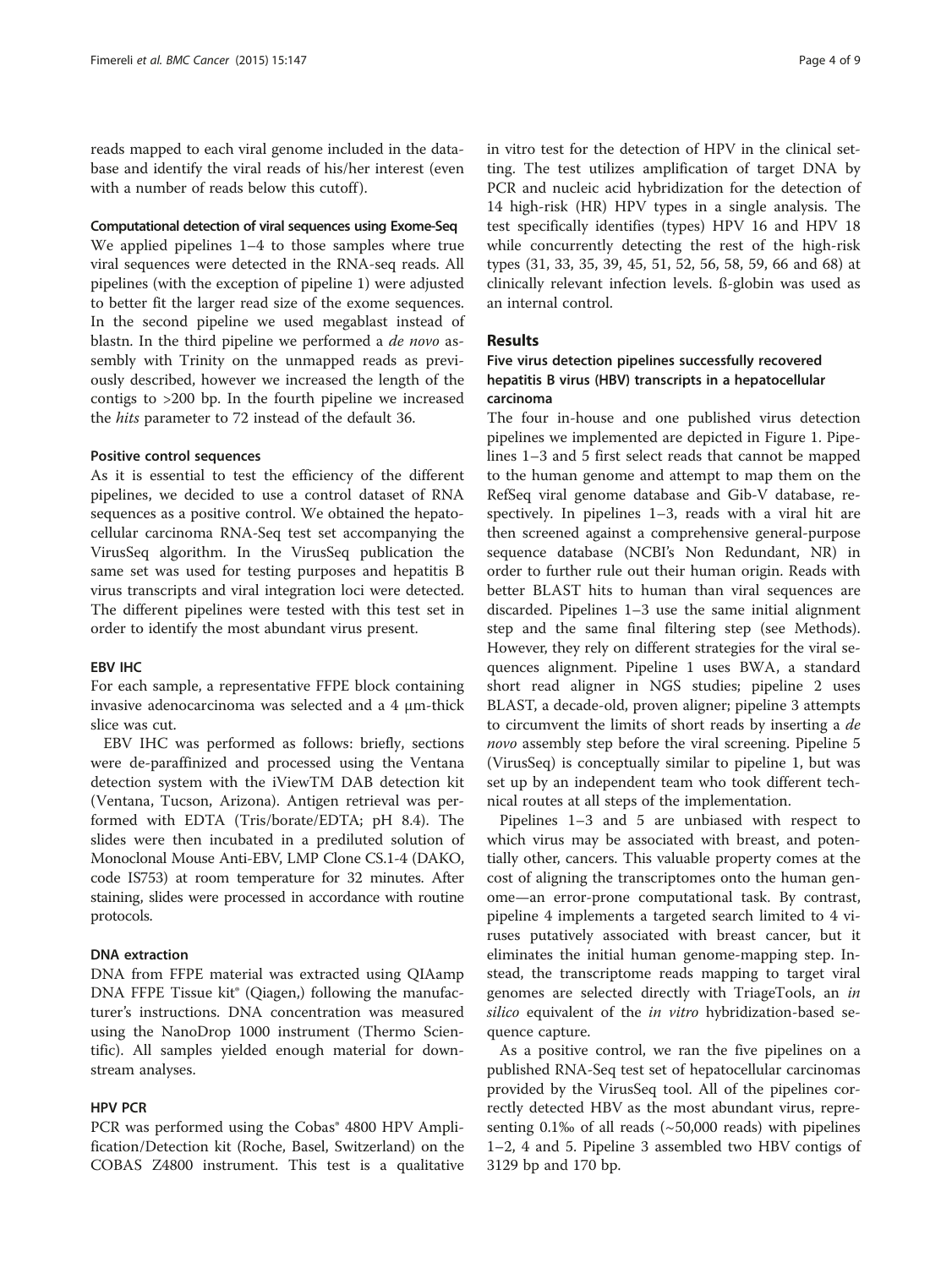<span id="page-4-0"></span>

raw reads were given as input to TriageTools and VirusSeq, respectively.

# Limited evidence for viral transcripts for 3 in 58 breast cancer transcriptomes

Illumina HiSeq2000 transcriptome sequencing was performed on 58 breast cancers, producing a median of 64,792,160 2x50 bp reads per samples. The five pipelines described above were applied; the obtained results are provided in Table [1](#page-5-0).

In the first step of pipelines  $1-3$ , the raw reads were mapped to the human genome with a median of 1,029,23 unmapped reads remaining for further viral

sequences scanning. The most abundant non-human sequences detected by pipelines 1–3 were from Enterobacteria phage phiX174. This phage is used as a control during sequencing and should be viewed as a positive control, not a biologically relevant finding. A small number of reads were detected by pipelines 1, 2 and 5 that were mapped to human viruses by their full length and were considered as of true viral origin: 1) Two reads mapped to EBV in one sample; 2) three reads mapped to the Merkel cell polyomavirus in one sample; 3) a total of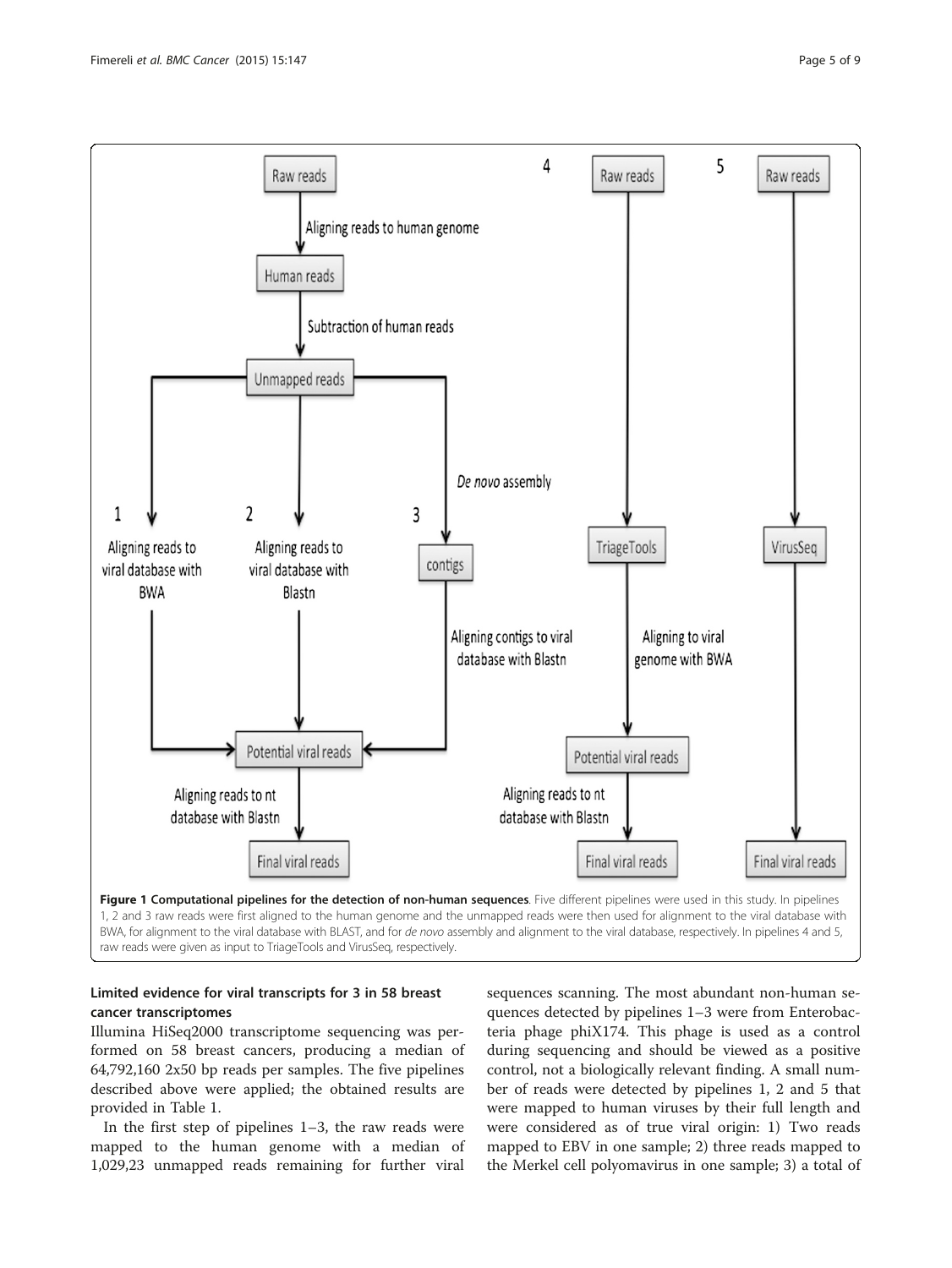<span id="page-5-0"></span>Table 1 Viral sequences detected in the samples with the use of several computational methods

|                |    |                 |                          |                           | Table T vital sequences actected in the samples with the use of several compatational inclinuas |                           |                           |                   |                   |                                |
|----------------|----|-----------------|--------------------------|---------------------------|-------------------------------------------------------------------------------------------------|---------------------------|---------------------------|-------------------|-------------------|--------------------------------|
| Sample Age Raw |    | Reads           | Pipeline1<br>viral reads | Pipeline 2<br>viral reads | Pipeline 3<br>viral contigs                                                                     | Pipeline 4<br>viral reads | Pipeline 5<br>viral reads | <b>Virus Name</b> | EBV<br><b>IHC</b> | <b>HPV PCR</b>                 |
| Test Set NA    |    | 424484976 46821 |                          | 50681                     | $\overline{2}$                                                                                  | 45071                     | 43466                     | <b>HBV</b>        |                   |                                |
| HER2-<br>13    | 46 | 64893130        | $\overline{0}$           | $\mathbf 0$               | $\mathbf 0$                                                                                     | 0                         | 0                         |                   |                   | negative negative              |
| HER2-<br>14    | 49 | 50499646        | $\overline{0}$           | $\mathbf 0$               | $\mathbf 0$                                                                                     | 0                         | 0                         |                   |                   | negative positive<br>high risk |
| HER2-<br>15    | 45 | 61599108        | 0                        | $\mathbf 0$               | $\mathbf 0$                                                                                     | 0                         | 0                         |                   |                   | negative negative              |
| HER2-<br>16    | 58 | 61491812 0      |                          | $\mathbf 0$               | $\mathbf 0$                                                                                     | 0                         | 0                         |                   |                   | negative negative              |
| HER2-<br>18    | 38 | 67873006        | $\overline{0}$           | $\mathbf 0$               | $\mathbf 0$                                                                                     | 0                         | 0                         |                   |                   | negative negative              |
| HER2-<br>19    | 60 | 67894004        | 22(27)                   | 25(27)                    | 0(0)                                                                                            | 17(27)                    | 26                        | HHV6              |                   | negative negative              |
| <b>HER2-2</b>  | 83 | 59452650        | $\overline{0}$           | $\mathbf 0$               | $\mathbf 0$                                                                                     | 0                         | 0                         |                   |                   | negative negative              |
| HER2-<br>20    | 66 | 85761124        | $\overline{0}$           | $\mathbf{0}$              | $\mathbf{0}$                                                                                    | 0                         | 0                         |                   |                   | negative negative              |
| HER2-<br>21    | 46 | 93380848        | $\overline{0}$           | $\mathbf 0$               | $\mathbf 0$                                                                                     | 0                         | 0                         |                   |                   | negative negative              |
| HER2-<br>22    | 39 | 50262908        | $\overline{0}$           | $\mathbf 0$               | $\mathbf 0$                                                                                     | 0                         | 0                         |                   |                   | negative negative              |
| HER2-<br>23    | 55 | 68452272        | $\overline{0}$           | $\mathbf 0$               | $\mathbf 0$                                                                                     | 0                         | 0                         |                   | failure           | negative                       |
| HER2-<br>24    | 49 | 45799400        | $\overline{0}$           | $\mathbf 0$               | $\mathbf 0$                                                                                     | 0                         | 0                         |                   |                   | negative negative              |
| HER2-3         | 35 | 59739682        | $\mathbf 0$              | $\mathbf 0$               | $\mathbf 0$                                                                                     | 0                         | 0                         |                   |                   | negative negative              |
| $LA-18$        | 63 | 50984238        | $\circ$                  | 0                         | $\mathbf 0$                                                                                     | 0                         | 0                         |                   |                   | negative negative              |
| LA-19          | 37 | 83958354        | $\mathbf 0$              | $\mathbf 0$               | $\mathbf 0$                                                                                     | 0                         | 0                         |                   |                   | negative positive<br>hpv16     |
| $LA-20$        | 50 | 32869722        | $\mathbf 0$              | $\mathbf 0$               | $\mathbf 0$                                                                                     | 0                         | 0                         |                   |                   | negative negative              |
| $LA-21$        | 51 | 76552678        | $\mathbf 0$              | $\mathbf{0}$              | $\mathbf 0$                                                                                     | 0                         | 0                         |                   |                   | negative negative              |
| $LA-22$        | 62 | 60308476        | $\mathbf 0$              | $\mathbf 0$               | $\mathbf 0$                                                                                     | 0                         | 0                         |                   |                   | negative negative              |
| $LA-23$        | 73 | 42225858        | $\mathbf 0$              | 0                         | $\mathbf 0$                                                                                     | 0                         | 0                         |                   |                   | negative negative              |
| $LA-24$        | 63 | 39585066        | $\mathbf 0$              | 0                         | $\mathbf 0$                                                                                     | 0                         | 0                         |                   | negative NA       |                                |
| $LA-25$        | 58 | 49913768        | $\overline{0}$           | 0                         | $\mathbf 0$                                                                                     | 0                         | 0                         |                   | negative NA       |                                |
| $LA-26$        | 66 | 72421722        | $\mathbf 0$              | $\mathbf 0$               | $\mathbf 0$                                                                                     | 0                         | 0                         |                   |                   | negative negative              |
| $LA-27$        | 62 | 66523668        | $\mathbf 0$              | 0                         | $\mathbf 0$                                                                                     | 0                         | 0                         |                   |                   | negative negative              |
| $LA-28$        | 64 | 64969514        | $\mathbf{0}$             | $\mathbf 0$               | $\overline{0}$                                                                                  | 0                         | 0                         |                   | negative NA       |                                |
| LA-29          | 51 | 23434748        | $\mathbf{0}$             | 0                         | $\mathbf 0$                                                                                     | 0                         | 0                         |                   |                   | negative negative              |
| $LA-31$        | 85 | 79158278        | $\overline{0}$           | 0                         | $\mathbf 0$                                                                                     | 0                         | 0                         |                   | negative NA       |                                |
| $LA-32$        | 58 | 68369496        | $\overline{0}$           | 0                         | $\mathbf 0$                                                                                     | 0                         | 0                         |                   | negative NA       |                                |
| $LA-33$        | 68 | 75436316        | $\overline{0}$           | 0                         | $\mathbf 0$                                                                                     | 0                         | 0                         |                   | <b>NA</b>         | negative                       |
| $LA-4$         | 61 | 64916390        | $\overline{0}$           | $\mathbf 0$               | $\mathbf 0$                                                                                     | 0                         | 0                         |                   |                   | negative negative              |
| $LB-1$         | 42 | 70818118        | $\overline{0}$           | $\mathbf 0$               | $\mathbf 0$                                                                                     | 0                         | 0                         |                   |                   | negative negative              |
| $LB-3$         | 53 | 44475406        | $\mathbf{0}$             | 0                         | $\mathbf 0$                                                                                     | 0                         | 0                         |                   |                   | negative negative              |
| $LB-5$         | 42 | 58896182        | $\overline{0}$           | $\mathbf 0$               | $\overline{0}$                                                                                  | 0                         | 0                         |                   | <b>NA</b>         | <b>NA</b>                      |
| $LB-15$        | 79 | 37855250        | $\overline{0}$           | $\mathbf 0$               | $\mathbf 0$                                                                                     | 0                         | 0                         |                   |                   | negative negative              |
| $LB-17$        | 57 | 71008672        | $\overline{0}$           | 0                         | $\mathbf 0$                                                                                     | 0                         | 0                         |                   |                   | negative negative              |
| $LB-18$        | 61 | 56839562        | $\overline{0}$           | $\circ$                   | $\circ$                                                                                         | 0                         | 0                         |                   |                   |                                |
|                |    |                 |                          |                           |                                                                                                 |                           |                           |                   | negative NA       |                                |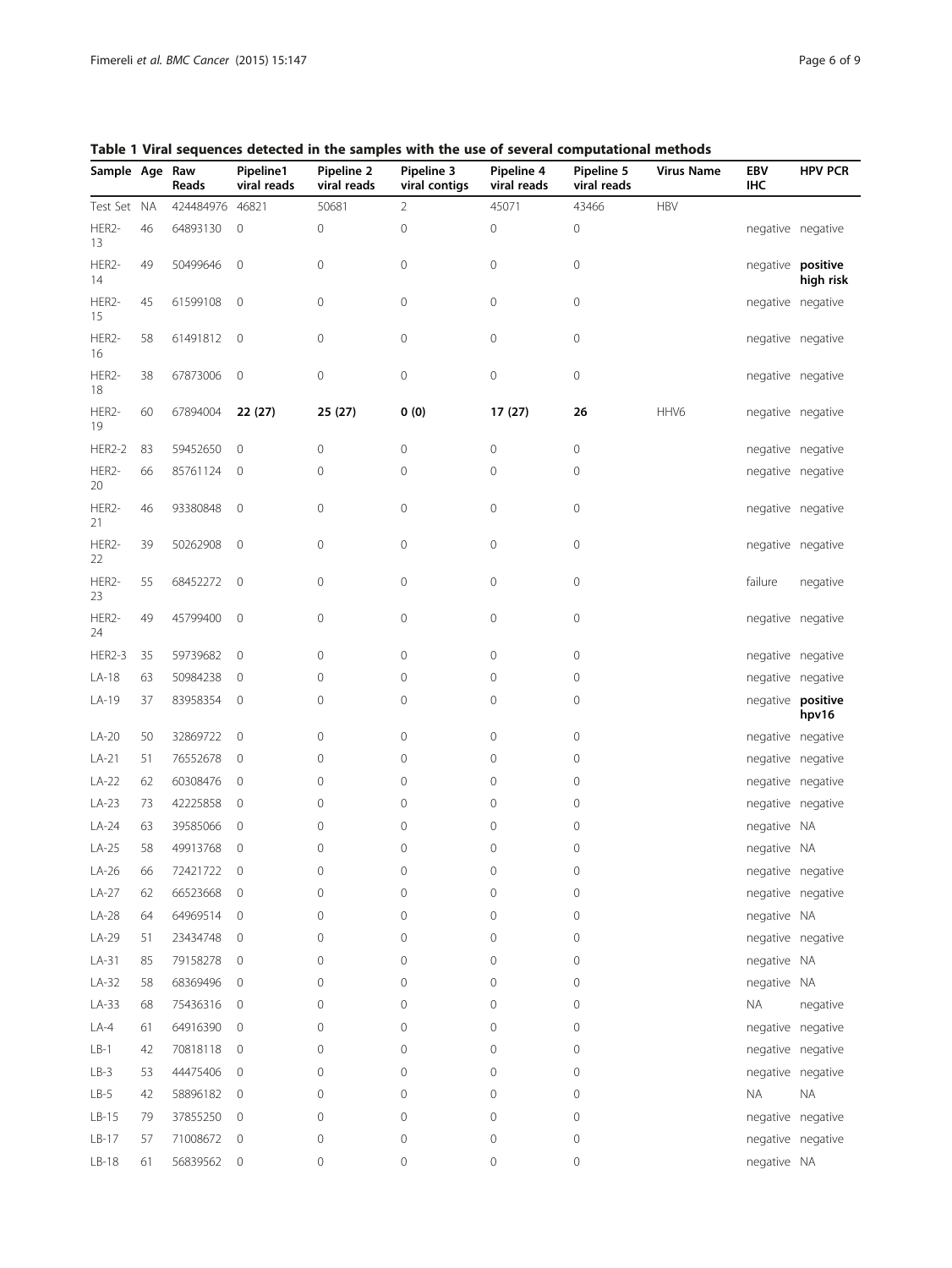| $LB-19$      | 34 | 66451162    | 2(4)           | 2(4)        | 0(0)         | 2(4)         | $\overline{2}$ | EBV                         | negative negative |                   |
|--------------|----|-------------|----------------|-------------|--------------|--------------|----------------|-----------------------------|-------------------|-------------------|
| $LB-20$      | 45 | 114639766 0 |                | 0           | 0            | $\mathbf{0}$ | 0              |                             | negative negative |                   |
| $LB-21$      | 51 | 64647066    | $\Omega$       | 0           | 0            | $\circ$      | $\circ$        |                             | negative negative |                   |
| $LB-22$      | 53 | 79028228    | $\overline{0}$ | 0           | 0            | $\circ$      | 0              |                             | negative negative |                   |
| $LB-23$      | 55 | 116825666 0 |                | 0           | 0            | $\circ$      | $\mathbf{0}$   |                             | negative negative |                   |
| $TN-1$       | 41 | 75308960    | 3(0)           | 3(0)        | 0(0)         | 2(0)         | 3              | Merkel cell<br>polyomavirus | negative negative |                   |
| $TN-2$       | 47 | 107171302 0 |                | 0           | $\mathbf{0}$ | $\circ$      | 0              |                             | <b>NA</b>         | <b>NA</b>         |
| $TN-3$       | 59 | 34339412    | $\Omega$       | 0           | 0            | $\circ$      | $\mathbf 0$    |                             | negative          | negative          |
| $TN-5$       | 39 | 44460594    | $\overline{0}$ | $\mathbf 0$ | $\mathbf 0$  | $\mathbf{0}$ | $\mathbf 0$    |                             | negative negative |                   |
| $TN-15$      | 35 | 56793532    | $\overline{0}$ | 0           | 0            | $\mathbf{0}$ | $\mathbf{0}$   |                             | <b>NA</b>         | <b>NA</b>         |
| TN-16        | 52 | 71331804    | $\overline{0}$ | 0           | $\mathbf 0$  | $\Omega$     | $\mathbf{0}$   |                             | failure           | negative          |
| $TN-17$      | 34 | 81351348    | $\overline{0}$ | 0           | 0            | $\mathbf{0}$ | $\mathbf{0}$   |                             |                   | negative negative |
| <b>TN-18</b> | 62 | 84104974    | $\Omega$       | 0           | 0            | $\circ$      | 0              |                             | negative negative |                   |
| TN-19        | 50 | 19621240    | $\overline{0}$ | 0           | 0            | $\mathbf 0$  | 0              |                             | negative negative |                   |
| <b>TN-20</b> | 51 | 80751454    | $\overline{0}$ | 0           | 0            | $\circ$      | 0              |                             |                   | negative negative |
| $TN-21$      | 56 | 65225662    | $\overline{0}$ | 0           | 0            | $\mathbf{0}$ | $\mathbf{0}$   |                             | negative negative |                   |
| <b>TN-22</b> | 39 | 63983318    | $\overline{0}$ | 0           | $\mathbf{0}$ | $\mathbf{0}$ | $\mathbf{0}$   |                             | negative negative |                   |
| $TN-23$      | 65 | 50443546    | $\overline{0}$ | 0           | 0            | $\circ$      | $\mathbf{0}$   |                             |                   | negative negative |
| <b>TN-24</b> | 63 | 70061346    | $\overline{0}$ | 0           | 0            | $\mathbf{0}$ | $\mathbf{0}$   |                             | negative negative |                   |
| <b>TN-25</b> | 79 | 43789446    | $\overline{0}$ | $\mathbf 0$ | $\mathbf 0$  | $\mathbf{0}$ | 0              |                             | negative negative |                   |
| <b>TN-26</b> | 81 | 56344394    | $\overline{0}$ | 0           | 0            | $\circ$      | $\mathbf{0}$   |                             | negative negative |                   |
| <b>TN-27</b> | 57 | 64691190    | $\overline{0}$ | 0           | 0            | $\mathbf{0}$ | $\mathbf{0}$   |                             |                   | negative negative |
| <b>TN-28</b> | 54 | 46437934    | $\Omega$       | $\mathbf 0$ | $\mathbf 0$  | $\mathbf{0}$ | $\mathbf 0$    |                             | negative negative |                   |

Table 1 Viral sequences detected in the samples with the use of several computational methods (Continued)

The numbers in the parenthesis indicate the number of sequences detected in exome-seq analysis. Viral hits are highlighted in bold.

22–26 reads mapped to human herpesvirus 6B (HHV 6B) in one sample. The de novo approach (pipeline 3) could not assemble viral sequences because of their small number.

In addition to the above findings, VirusSeq (pipeline 5) reported glyptapanteles flavicoxis bracovirus as the most abundant virus in all samples. This non-human false positive hit comes from the alignment of sequences with long stretches of "TG".

The targeted approach (pipeline 4) was run initially with HPV 16 and 18 and EBV and CMV as targets. At a later stage we added to the list of viruses HHV 6B and Merkel cell polyomavirus as these two viruses were detected by the unbiased methods. High-risk human papillomaviruses were also added since DNA sequence was detected in one sample by PCR (see below). All hits from unbiased approaches, but not the PCR hits (see below), were recovered.

# Viral expression confirmed by exome sequencing but not confirmed by PCR or IHC

To validate these results, we ran the approaches 1–4 using exome sequences on the three samples where viral sequences were detected in the transcriptome sequencing data/reads. Pipelines 1, 2 and 4 successfully detected four reads of EBV and 27 reads of HHV 6B. Merkel cell polyomavirus was not recovered in the exome data by any of our approaches. As previously, the pipeline 3 could not assemble any viral sequences.

We next sought for the presence of EBV using IHC in 54 of the samples, and for the presence of HPV sequences using PCR in 49 samples. No EBV viral DNA was detected in any of the samples, including those positive with the transcriptome sequencing assay. On the contrary, we identified one positive sample for HPV 16, and one with high risk HPV strain, although no HPV sequence could be identified by both transcriptome and exome sequencing in these samples.

# **Discussion**

In order to explore the potential role of viral infection in breast cancers, we investigated their transcriptome sequences with five different *in silico* detection methods while in parallel we performed exome sequencing, IHC and PCR to detect viral infection at the DNA level.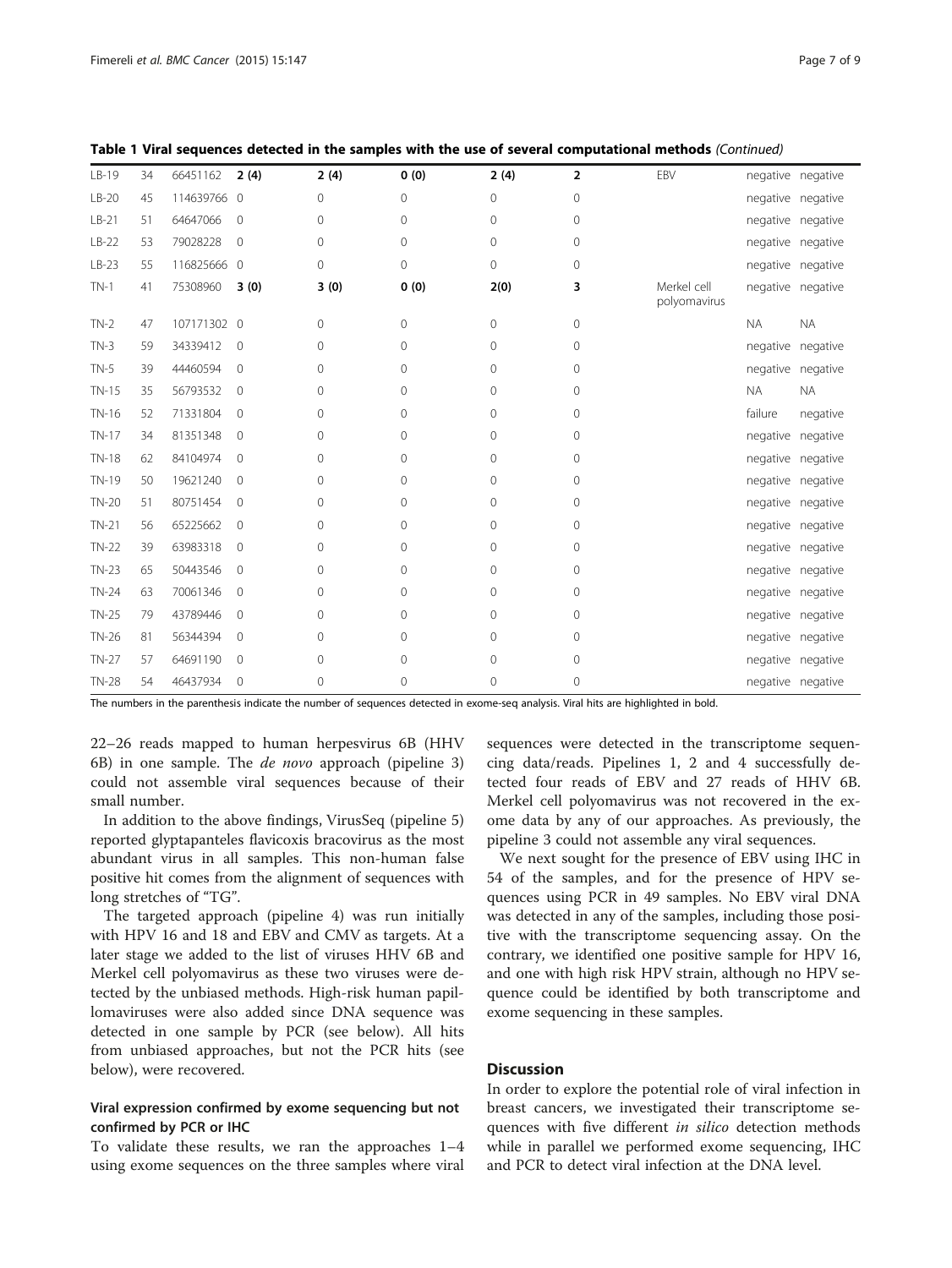<span id="page-7-0"></span>The first three in silico methods (pipelines 1–3) have been so far exploited for the detection of viral sequences in human samples both alone or in combination. We also used a tool specifically designed for virus detection (VirusSeq, pipeline 5) and a bioinformatics tool designed for a more general purpose that could be applied in this study (TriageTools, pipeline 4). TriageTools differs from all the other methods since it searches for viral sequences in the raw sequenced reads without the need of first aligning them to the human reference genome, a step that it is known to be time-consuming. Using four of our alignment techniques, we detected viral sequences from EBV (2 reads), HHV6 (17–25 reads) and Merkel cell polyomavirus (2–3 reads). However, the number of detected viral sequences was orders of magnitude lower than in our positive control, an HBV-associated hepatocellular carcinoma transcriptome containing ~50,000 HBV reads. After normalizing by the sequencing coverage, viral reads represented at most 0.0004‰ of all the reads in our samples, compared to 0.1‰ in the positive control. Given the high prevalence of HHV 4 and 6, contamination, rather than a productive viral infection, is a possibility.

In parallel, we performed IHC on slides obtained from FFPE blocks from the same patients to detect the presence of EBV. In addition, the presence of HPV was investigated with a PCR assay routinely used in the clinic. No sample tested positive for EBV. Two samples were tested positive for HPV, although no HPV sequences were found in the transcriptomes and exomes of these samples. These discrepancies could result from a higher sensitivity of the PCR-based assay. It is also possible that the viruses identified with PCR are integrated in the DNA of these two patients, but not expressed, or it can be the result of the already reported heterogeneity of viral integration in human exome [\[26\]](#page-8-0). Heterogeneity in the distribution of the HHV 4 genome between regions of the same tumor as well as among different tumors was observed by Arbach et al. [\[27](#page-8-0)]. Additionally, they have found differences in the viral load, when they focused within one region or in the whole tumor. Although, a very low viral load is possibly not being detected by PCR, the advantages of next generation sequences would allow the detection of viral sequences even in small numbers thus making our techniques suitable for detecting small viral loads.

All our methods were successful at detecting viral sequences in the test set, but only a small number of viral sequences were detected in our breast cancer samples. A possible explanation could be a hit-and-run mechanism, where a virus infects the target tissue, performs a mutagenic action that makes the cell malignant and is then lost and therefore not detectable [\[28](#page-8-0)]. However, cases of hit-and-run mechanism are very difficult to detect. Another explanation is the fact that some viruses can contribute to carcinogenesis without being expressed, as is the case of the MMTV. In cases such as the two above, the RNA-seq technology is limited by the fact that it can only detect expressed viral sequences.

Although very few viral sequences of those known viruses were detected in our samples, further studies of other viruses could be of great interest. As mentioned in the recent review of Salmons et al. [[29\]](#page-8-0), there is accumulating evidence that retroviruses like MMTV are associated with breast cancer. However, retroviruses that are already integrated in the human genome (human endogenous retroviruses) could be of potential interest as well. Evidence of polymorphism in the integration of such endogenous viruses, as shown by Marchi et al. [[30](#page-8-0)] and studies showing the detection of those sequences in breast cancer, could lead to a new viral agent linked to breast cancer.

# **Conclusions**

Our study demonstrates the ability to detect expressed viral sequences in breast cancer samples. The small number of those sequences indicates that there is no high enough expression to be able to conclude for a viral cause for breast carcinogenesis in our samples. However, it does not exclude the presence of integrated but silent viral sequences in the breast tumor genome or a possible hit-and-run mechanism. Further similar studies using whole genome sequencing are warranted on this subject.

#### Competing interests

The authors declare that they have no competing interests.

#### Authors' contributions

D Fimereli and DG performed the bioinformatics analysis, D Fumagalli obtained the samples and collected the data, RS and DL performed the pathology assessment, FR performing part of the experiments, D Fimereli, D Fumagalli, FR, CS, VD interpreted the data and wrote the paper; VD and CS directed the research. All authors have read and approved the final manuscript.

#### Acknowledgements

D. Fimereli was funded by a TELEVIE grant from the Belgian FNRS. This study was supported by the National Cancer Plan – Action 29. We thank the patients for allowing the use of their tissue for research purposes.

#### Author details

<sup>1</sup> IRIBHM - Université Libre de Bruxelles, ULB, Campus Erasme CP602, 808 route de Lennik, 1070 Brussels, Belgium. <sup>2</sup>WELBIO, 808 route de Lennik, 1070 Brussels, Belgium. <sup>3</sup> Breast Cancer Translational Research Laboratory, Institut Jules Bordet, Université Libre de Bruxelles (ULB), Bld de Waterloo, 125-1000 Brussels, Belgium. <sup>4</sup> Department of Pathology, Institut Jules Bordet, Université Libre de Bruxelles (ULB), Bld de Waterloo, 125-1000 Brussels, Belgium.

#### Received: 18 November 2014 Accepted: 6 March 2015 Published online: 18 March 2015

#### References

- 1. McPherson K, Steel CM, Dixon JM. ABC of breast diseases. Breast cancer–epidemiology, risk factors and genetics. BMJ. 1994;309:1003–6.
- 2. Carrillo-Infante C, Abbadessa G, Bagella L, Giordano A. Viral infections as a cause of cancer (review). Int J Oncol. 2007;30:1521–8.